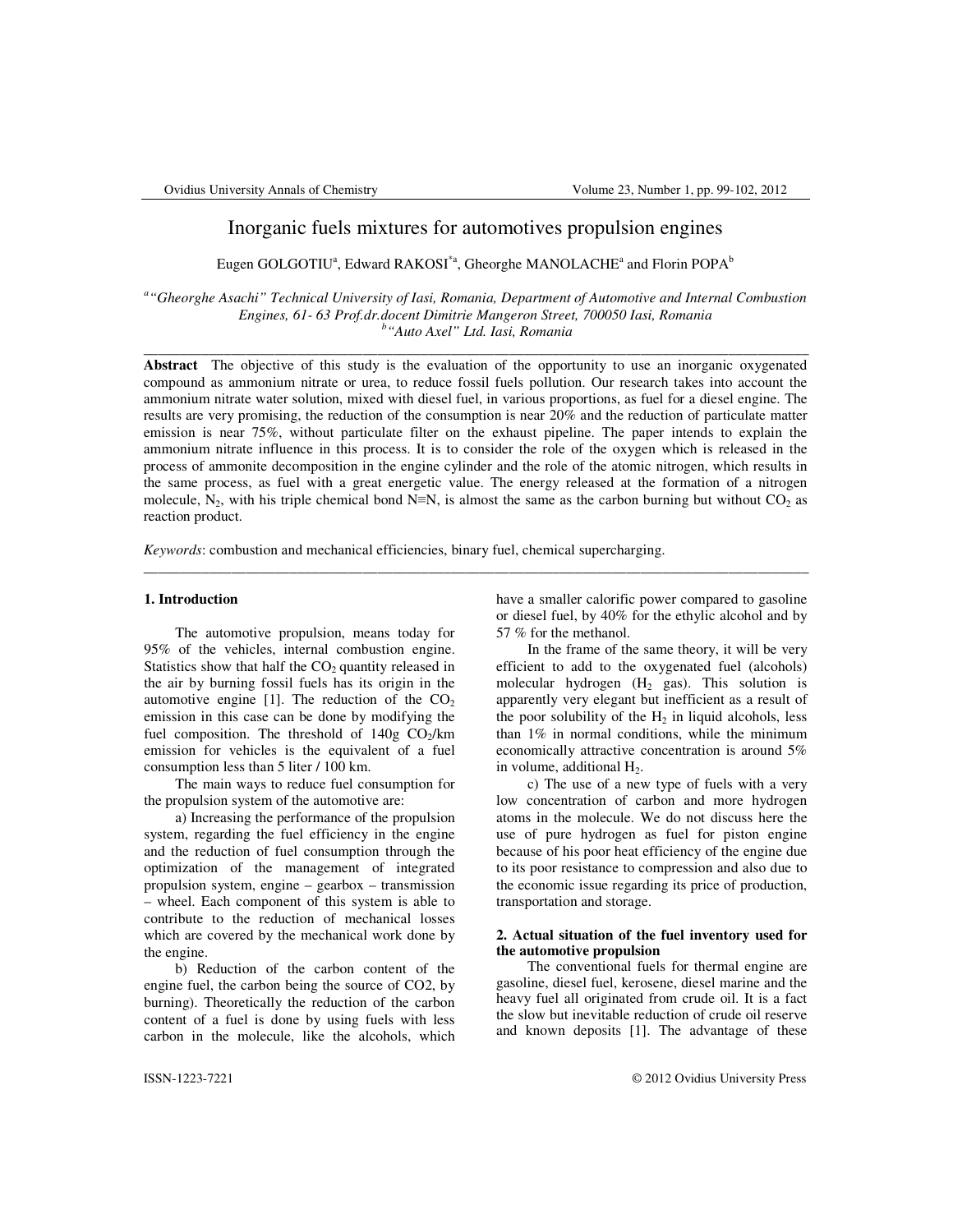types of fuels is that they are easy to use, they have a big energetic density, 41500 kJ/kg, and they are dedicated to thermal engines, Otto engine, Diesel engine, naval engine, or turbo engine. Also the transportation of crude oil, the processing plants, and the distribution network are already in place and very dense.

 From this perspective the nearest unconventional fuel are the vegetable oil for Diesel engine and the alcohols for Otto engine. The advantage of these "fuels" is that they use "regenerative" primary sources like sugar cane, or potatoes. If the decision will be to use intensively this alternative, the problem is what to do, eat or drive a car?

 Another energy source wide- spread and easy to extract and burn is the methane gas. This one is used in big power plants and for domestic use. The use of  $CH<sub>4</sub>$  as fuel for piston engine, especially in road transportation is very punctual for very different reasons, like the gas explosion psychosis, to economic reasons. The use of  $CH<sub>4</sub>$  on a large scale for transportation means new engines adapted to this fuel and a new distribution network (tank station). Actually the  $CH<sub>4</sub>$  dedicated engines are used in co-generative or regenerative plants where the piston engine run an electric generator, and the heat of the exhaust gases and cooling system are used to heat water for domestic purposes.

 An example of a hydrogenated compound without any carbon in the molecule is the ammonia, NH3. This chemical compound can be used as fuel for piston engine as shown in **table 1**. In the same category we can put the ammonium nitrate  $NH<sub>4</sub>NO<sub>3</sub>$ (AN), the hydrate of hydrazine  $N_2H_4H_2O$  - known as a rocket fuel and urea  $(NH<sub>2</sub>)<sub>2</sub>CO$ . As you can see all these compounds are very rich in nitrogen and hydrogen.

 Regarding the latest fuel category, with a powerful inorganic character, this one can be considered like **energetic accumulator**.

### **3. Researches regarding the use of energetic accumulators to the vehicles propulsion**

 The ammonia, the ammonium nitrate and urea are compounds with very special properties characterized by high synthesis energy. This synthesis energy is coming from classical energy sources like fossil fuels, atomic power or water energy. The synthesis energy is accumulated in the chemical bonds of the compound. Notice that all the compounds contain nitrogen and hydrogen. These two elements have the most energetic bond in the class of diatomic molecules. The energy values of the chemical bonds from these compounds are presented in Table 2. The ammonia and the ammonium nitrate can be synthesized from the  $H<sub>2</sub>$ obtained from water hydrolysis or thermolyses process and the  $N_2$  from the distillation of liquid air at -197°C.

 Those compounds accumulate energy in the synthesis process and later this energy is released in the burning chamber of the engine to be transformed into mechanical work. This is why these compounds can be considered as energetic accumulators. They transfer the primary energy in the burning chamber of the engine through the chemical bonds energy [2].

 The use of these substances as fuels raises very delicate problems compared to classical fuels.

|                                                  | Hydrogen | Diesel Fuel | Gasoline | Ammonia   | Methanol |
|--------------------------------------------------|----------|-------------|----------|-----------|----------|
| Calorific Power [kj/kg]                          | 117.040  | 42.636      | 43.054   | 18.684    | 21.318   |
| Max. burning temperature $[^{\circ}C]$           | 2750     | 2400        | 2600     | 2500      | 2700     |
| Boiling temperature $[^{\circ}C]$                | $-252$   | 250-350     | 110-120  | $-33$     | 65       |
| Auto ignition temp. $[^{\circ}C]$                | 570-650  | 260         | 440      | 660       | 500      |
| Vaporization heat [kj/kg]                        | 451      | 292         | 438      | 1358      | 1086     |
| Minimum ignition energy [mJ]                     | 0.18     | 0.30        | 0.30     | 9         | 0.27     |
| Flame speed [cm/s]                               | 300      | 100         | $37-100$ | $10 - 33$ | 50       |
| Octane number (Research)                         | 130      |             | 91-100   | $10-35$   | 50       |
| Cetane number                                    |          | $35-60$     |          |           | $3-10$   |
| Density at $15^{\circ}$ C [ [kg/m <sup>3</sup> ] | 0.0889   | 0.84        | 0.73     | 0.61      | 0.8      |
| Air /Fuel Ratio (stoechiometric)                 | 0.029    | 0.068       | 0.068    | 0.165     | 0.160    |

**Table 1.** Properties of chemical compounds used as fuel for piston engine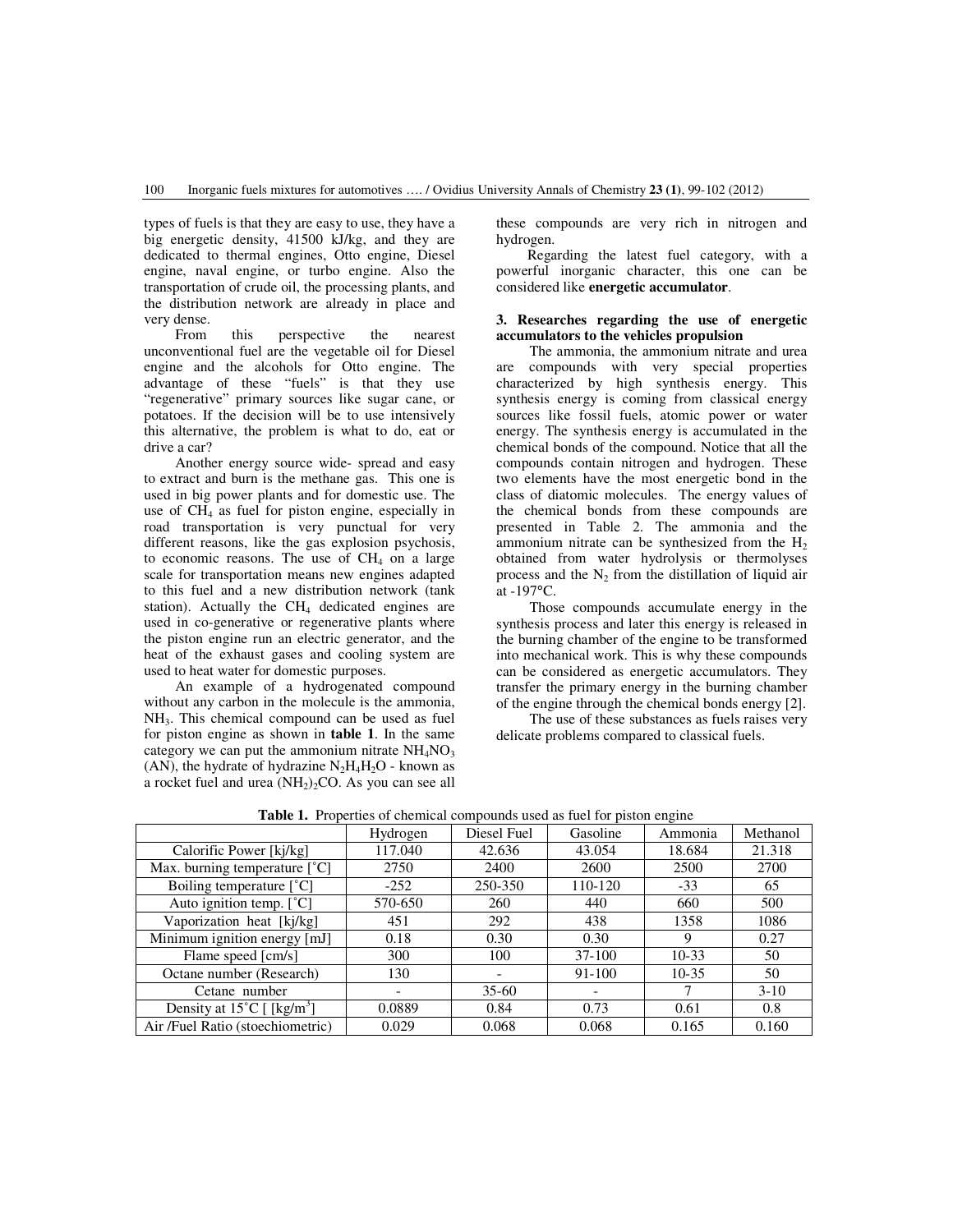| -- 01                |                      |                      |  |  |  |  |  |
|----------------------|----------------------|----------------------|--|--|--|--|--|
| Bond energy [kj/mol] | Double Covalent Bond | Bond energy [kj/mol] |  |  |  |  |  |
| 435                  | $C = C$              | 610                  |  |  |  |  |  |
| 497                  | $C = N$              | 615                  |  |  |  |  |  |
| 944                  | $C = 0$              | 748                  |  |  |  |  |  |
| Bond energy [kj/mol] | $N = N$              | 418                  |  |  |  |  |  |
| 413                  | $N = 0$              | 606                  |  |  |  |  |  |
| 388                  | Triple Covalent Bond | Bond energy [kj/mol] |  |  |  |  |  |
| 463                  | $C \equiv C$         | 836                  |  |  |  |  |  |
| 163                  | $C \equiv N$         | 890                  |  |  |  |  |  |
|                      |                      |                      |  |  |  |  |  |

**Table 2.** Energy values corresponding to different chemical bounds [2]

The ammonia is a very common chemical compound for chemical industry in developed economies, but its use in the engine is only in experimental step as a result of its toxicity and transportation problems. The  $NH<sub>3</sub>$  is in liquid phase at 170 kPa and normal temperature [3].

 The ammonium nitrate is classified along with other compounds, as cellulose nitrate, fulmicoton, trinitro glycerin, as explosives. If the intention is to reduce the reaction speed from "explosive", supersonic speed, to normal burning process, meter per second, it must be done an addition of disperser or neutral compound to reduce the concentration of the active substance resulting the reduction of the reaction speed. The kinetic equation of first degree chemical reaction shows that the reaction rate is proportional with the concentration, C:

$$
-\frac{dC_a}{dt} = k_1 C_a (1)
$$

where  $k_l$  is proportionality constant,  $C_a$  is the reactant concentration.

From a thermodynamically point of view, for chemical accumulator it's preferable to use as compounds, hydrogen, nitrogen and carbon dioxide. If we consider the general formula of this virtual fuel been  $N_mH_pO_r$ , the decomposition reaction will be:

$$
N_m H_p O_r + \left(\frac{p}{4} - \frac{r}{2}\right) O_2 \to \frac{m}{2} N_2 + \frac{p}{2} H_2 O \ (2)
$$

 In our specific case, the ammonium nitrate decomposition reaction has two stages. If heated at moderate rate, first the ammonium nitrate is melting. The melting point is at 169°C. After this temperature, if heated, the liquid AN de-composes non-violently following the reaction [3]:

$$
NH_{4}NO_{3} \xrightarrow{Q} NH_{3} + HNO_{3} (3)
$$

 At 217°C or more, the AN de-composes violently with heat and oxygen release:

$$
2NH_4NQ_3 \xrightarrow{217^\circ C} \rightarrow \downarrow 4H_2O + 2N_2 + O_2 + Q \uparrow (4)
$$

 Because of the release of a big quantity of molecular oxygen, the decomposition process in a burning chamber of an engine is like a chemical supercharging of the engine. The chemical supercharging with nitrogen compound it's known as " $NO<sub>x</sub>$  buster" for racecars. In this case the chemical supercharging is done with dinitrogen pentoxide  $N_2O_5$  injected in the burning chamber or in admission.

 In our facilities we mixed by volume pure ammonium nitrate water saturated solution, to the normal temperature, with diesel fuel in the following proportion [4]:

| Diesel fuel ------------------------------- 55% |  |
|-------------------------------------------------|--|
| Pure ammonium nitrate --------------- 32.2%     |  |
|                                                 |  |
|                                                 |  |

 This binary fuel (BF) is injected in the burning chamber of a diesel engine. The physico-chemical process is the following:

> the fuel jet spread in the cylinder is heated, the water from the BF evaporates releasing the ammonium nitrate from the solution;

 - the ammonium nitrate as very small particles reaches 217°C and decomposes with heat release, oxygen and atomic nitrogen;